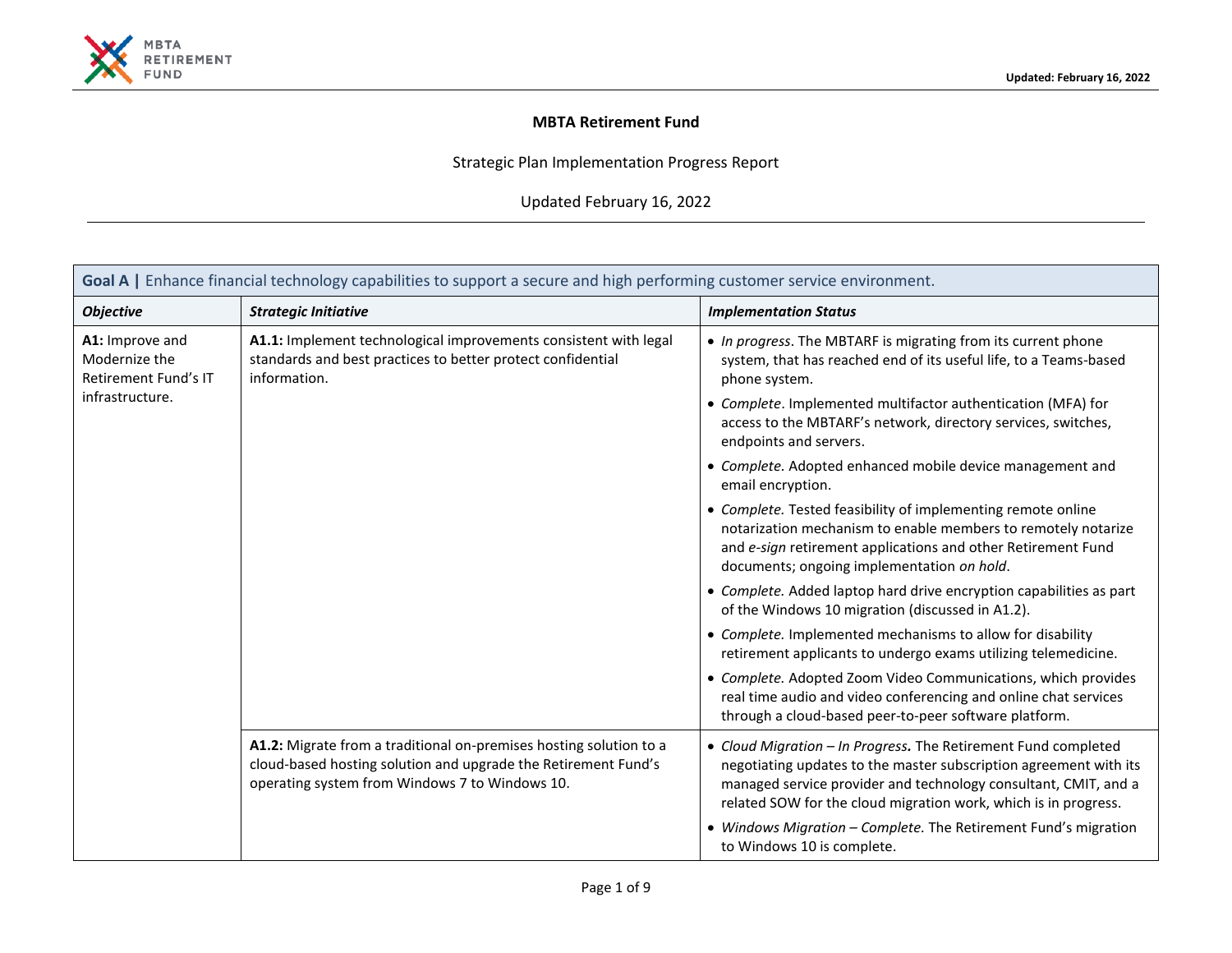

| Goal A   Enhance financial technology capabilities to support a secure and high performing customer service environment. |                                                                                                                                                                                                                                                                                                             |                                                                                                                                                                                                                                                                                                                                                                                                                                |
|--------------------------------------------------------------------------------------------------------------------------|-------------------------------------------------------------------------------------------------------------------------------------------------------------------------------------------------------------------------------------------------------------------------------------------------------------|--------------------------------------------------------------------------------------------------------------------------------------------------------------------------------------------------------------------------------------------------------------------------------------------------------------------------------------------------------------------------------------------------------------------------------|
| <b>Objective</b>                                                                                                         | <b>Strategic Initiative</b>                                                                                                                                                                                                                                                                                 | <b>Implementation Status</b>                                                                                                                                                                                                                                                                                                                                                                                                   |
|                                                                                                                          | A1.3: Complete migration to an electronic records management and<br>retention program to improve storage and retrieval, while reducing<br>the burden of maintaining paper records.                                                                                                                          | • In progress. Determining the feasibility of utilizing a digital record<br>system for official records and legacy legal files.<br>• Complete. Benefit software provider PTG implemented a<br>mechanism that attaches scans of paper-based member and retired<br>member records to the corresponding member files in PTG<br>PensionPro.                                                                                        |
| A2: Implement and<br>maintain a<br>sophisticated online<br>self-service platform.                                        | A2.1: Implement password protected account access for members<br>and retirees to obtain and monitor basic retirement data including<br>pension benefit information by completing PTG Pension Pro benefit<br>software implementation.                                                                        | • Complete. The PTG Member Self-Service Portal is live on the<br>Retirement Fund's website.                                                                                                                                                                                                                                                                                                                                    |
|                                                                                                                          | A2.2: Ensure that the Retirement Fund's website is secure and<br>maintained properly.                                                                                                                                                                                                                       | • Ongoing. Security and maintenance are ongoing initiatives.                                                                                                                                                                                                                                                                                                                                                                   |
|                                                                                                                          |                                                                                                                                                                                                                                                                                                             | • Complete. The Retirement Fund's Manager of Information<br>Technology and website vendor, Keza, performed website updates<br>for the Member Self-Service Portal and other items, including<br>website layout and member and retiree account access. Additional<br>investment-related items were updated and amended, such as<br>Asset Allocation - Target & Current, Investment Policy Statement,<br>Investment Manager List. |
|                                                                                                                          |                                                                                                                                                                                                                                                                                                             | • Complete. Updated Privacy Policy and Terms of Use posted on<br>website to cover enhanced website and PTG functionality.                                                                                                                                                                                                                                                                                                      |
| A3: Educate financial<br>technology users on<br>upgraded service<br>offerings and evaluate<br>customer satisfaction.     | A3.1: Identify online and traditional educational tools to educate<br>members, retirees and their beneficiaries on the Retirement Fund's<br>online service offerings.                                                                                                                                       | • Planning. The Retirement Fund anticipates rolling out educational<br>tools related to the PTG Member Self-Service Portal (such as<br>detailed FAQs with illustrations and a webinar).                                                                                                                                                                                                                                        |
|                                                                                                                          |                                                                                                                                                                                                                                                                                                             | • Complete. Retirement Fund management published an April 2021<br>Milestones newsletter.                                                                                                                                                                                                                                                                                                                                       |
|                                                                                                                          |                                                                                                                                                                                                                                                                                                             | • Complete. The Retirement Fund announced its launch of the PTG<br>Member Self-Service Portal in the June 2020 Milestones newsletter.                                                                                                                                                                                                                                                                                          |
|                                                                                                                          | A3.2: Conduct customer satisfaction surveys and evaluate customer<br>service delivery and offerings based on findings to improve financial<br>technology and customer facing business processes to achieve and<br>deliver high quality, timely, effective and efficient customer service to<br>our members. | • Planning. The Retirement Fund anticipates rolling out customer<br>satisfaction surveys to evaluate the PTG Member Self-Service Portal<br>offering and customer services related thereto.                                                                                                                                                                                                                                     |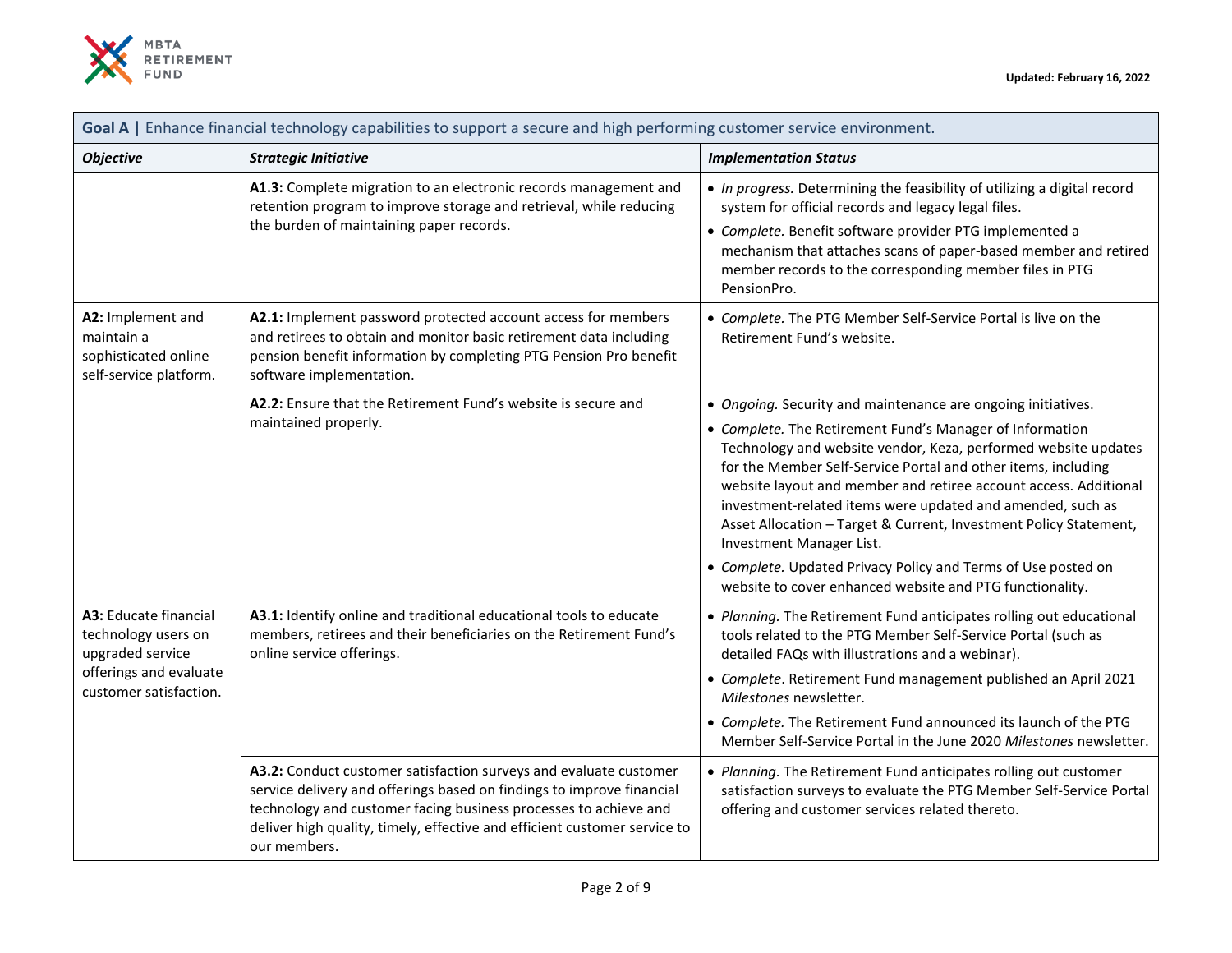

| Goal B   Cultivate a sophisticated, professional, risk intelligent organization dedicated to customer service. |                                                                                                                                                                                                                                                                                  |                                                                                                                                                                                                                                                                                                                                                                                                                                                                                                                                                                                                                                                                                                                                                                                                                                                                                                                                                                                                                                                                                                                                                                                                                                    |  |
|----------------------------------------------------------------------------------------------------------------|----------------------------------------------------------------------------------------------------------------------------------------------------------------------------------------------------------------------------------------------------------------------------------|------------------------------------------------------------------------------------------------------------------------------------------------------------------------------------------------------------------------------------------------------------------------------------------------------------------------------------------------------------------------------------------------------------------------------------------------------------------------------------------------------------------------------------------------------------------------------------------------------------------------------------------------------------------------------------------------------------------------------------------------------------------------------------------------------------------------------------------------------------------------------------------------------------------------------------------------------------------------------------------------------------------------------------------------------------------------------------------------------------------------------------------------------------------------------------------------------------------------------------|--|
| <b>Objective</b>                                                                                               | <b>Strategic Initiative</b>                                                                                                                                                                                                                                                      | <b>Implementation Status</b>                                                                                                                                                                                                                                                                                                                                                                                                                                                                                                                                                                                                                                                                                                                                                                                                                                                                                                                                                                                                                                                                                                                                                                                                       |  |
| <b>B1: Retain and develop</b><br>a highly component<br>staff.                                                  | <b>B1.1:</b> Enhance and encourage employee training and development<br>opportunities (internally and externally) and promote continuing<br>education, cross-training, risk awareness, and knowledge transfer to<br>ensure workforce efficiency, sustainability, and innovation. | • Ongoing. Pursuing education:<br>$\circ$ Manager of IT - CFA - Level II.<br>• Complete:<br>o Performed management training for Manger of Benefits (October<br>27, 2021 and January 7, 2022) and Manger of Finance/HR<br>(November 3, 2021).<br>o Conducted new hire training on January 5, 2021 (Benefits<br>Administrator), July 19, 2021 (Manager of Operations/ Financial<br>Analyst), and January 7, 2022 (Financial Analyst).<br>o Completed 2020 Annual Training on September 24, 2020 and<br>2021 Annual Training on October 21, 2021.<br>o Dominique - Master's in Business, Corporate Finance.<br>o Master's in Science - Industrial Org. Psychology - Siobhan.<br>o Former Manager or Operations and Manager of IT attended CLE<br>on Cyber Security Threats and Best Practices in the Remote<br>World of COVID-19 on 5/1/2020.<br>o Former Manager of Operations attended CLE on Post-<br>Quarantine Return-to-Work Guide on 5/11/2020.<br>o Mandated social distance and sanitization training conducted in<br>conjunction with training on the Retirement Fund's COVID-19<br>Return-to-Work Guide on 5/21/2020.<br>o Interim ED attended CLE on Employment Law Issues &<br>Opportunities in Remote Work on 6/8/2020. |  |
|                                                                                                                | B1.2: Develop succession and redundancy plans to ensure availability<br>of experienced and capable employees to assume new roles as<br>needed and assure continuity of quality service.                                                                                          | • Planning. Being addressed in conjunction within the reorganization<br>of the Retirement Fund's organizational chart and recent hires. See<br>Strategic Initiative B3.3.                                                                                                                                                                                                                                                                                                                                                                                                                                                                                                                                                                                                                                                                                                                                                                                                                                                                                                                                                                                                                                                          |  |
| <b>B2:</b> Design and<br>implement Kai Zen-like<br>processes to improve<br>benefits<br>administration,         | B2.1: Regularly evaluate, update and refine internal policies<br>governing operations and management to reduce risk, enhance<br>quality, improve discipline and encourage internal cooperation.                                                                                  | • In progress. Updating policies based on changes in practices<br>resulting from cloud migration and cyber insurance upgrades.<br>• In Progress. Developing a COVID-19 Return-to-Work Guide to<br>govern return to office operations for employees. The Retirement<br>Fund is monitoring local, state, and federal COVID-19 return to                                                                                                                                                                                                                                                                                                                                                                                                                                                                                                                                                                                                                                                                                                                                                                                                                                                                                              |  |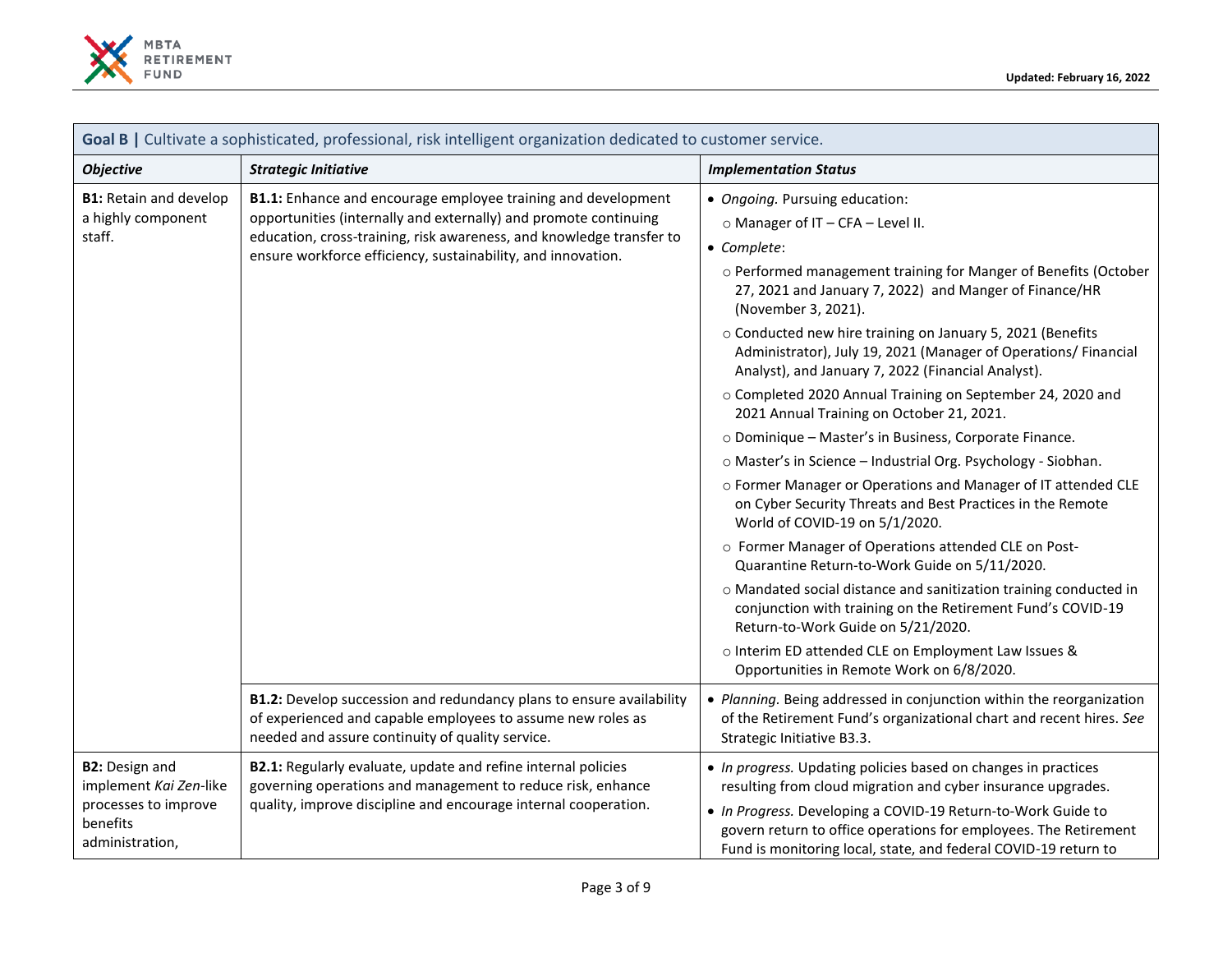

| Goal B   Cultivate a sophisticated, professional, risk intelligent organization dedicated to customer service. |                                                                                                                                                                                                                  |                                                                                                                                                                                                                                                                                                                                                                                                          |  |
|----------------------------------------------------------------------------------------------------------------|------------------------------------------------------------------------------------------------------------------------------------------------------------------------------------------------------------------|----------------------------------------------------------------------------------------------------------------------------------------------------------------------------------------------------------------------------------------------------------------------------------------------------------------------------------------------------------------------------------------------------------|--|
| <b>Objective</b>                                                                                               | <b>Strategic Initiative</b>                                                                                                                                                                                      | <b>Implementation Status</b>                                                                                                                                                                                                                                                                                                                                                                             |  |
| information security<br>and other Retirement<br>Fund practices and<br>procedures.                              |                                                                                                                                                                                                                  | work guidance and updating its Return-to-Work Guide as<br>appropriate.                                                                                                                                                                                                                                                                                                                                   |  |
|                                                                                                                |                                                                                                                                                                                                                  | • In progress. The Benefits Department SOPs are in the process of<br>being updated.                                                                                                                                                                                                                                                                                                                      |  |
|                                                                                                                |                                                                                                                                                                                                                  | • Complete. Conducted outreach and convened Zoom meetings with<br>peer retirement funds and aspirational retirement funds to discuss<br>benefits operations, strategic planning, and other best practices -<br>meeting with Middlesex County and PERAC Chairperson held<br>1/12/2022; meeting with Mass. Teachers' and PERAC Chairperson<br>held 1/31/2022.                                              |  |
|                                                                                                                |                                                                                                                                                                                                                  | • Complete. The Retirement Fund updated its Employee Handbook in<br>July 2021 to ensure compliance with applicable law and best<br>practices, including adopting a policy for drug and alcohol testing.                                                                                                                                                                                                  |  |
|                                                                                                                |                                                                                                                                                                                                                  | • Complete. Conducted outreach and convened Zoom meetings with<br>peer retirement funds and aspirational retirement funds to discuss<br>their operations and best practices - meeting with Plymouth<br>County and PERAC Chairperson held 11/19/2020; meeting with<br>Middlesex County and PERAC Chairperson held 11/23/2020;<br>meeting with Boston Retirement and PERAC Chairperson held<br>11/24/2020. |  |
|                                                                                                                |                                                                                                                                                                                                                  | • Complete. Outreach to PERAC to determine its best practices<br>related to PTG/benefit software, mortality vendor, remote online<br>notarizations, and telemedicine.                                                                                                                                                                                                                                    |  |
|                                                                                                                |                                                                                                                                                                                                                  | • Complete. Engaged a new mortality verification vendor, PBI, to<br>provide enhanced mortality verification services.                                                                                                                                                                                                                                                                                    |  |
|                                                                                                                | B2.2: Adopt a program of assessments and audits to evaluate internal<br>controls, policies, performance and risk, and develop improvements<br>and enhancements to the Retirement Fund's policies and procedures. | • In progress. The Benefits Department SOPs are in the process of<br>being updated.<br>• In progress. PERAC Chairperson conducting an operational<br>assessment of the Benefits Department SOPs (content and<br>development) - initial report delivered to Board - 2/18/22<br>• Complete. ICWG updated Finance Department Procedures and<br>Selection of Investment Managers policy based on internal    |  |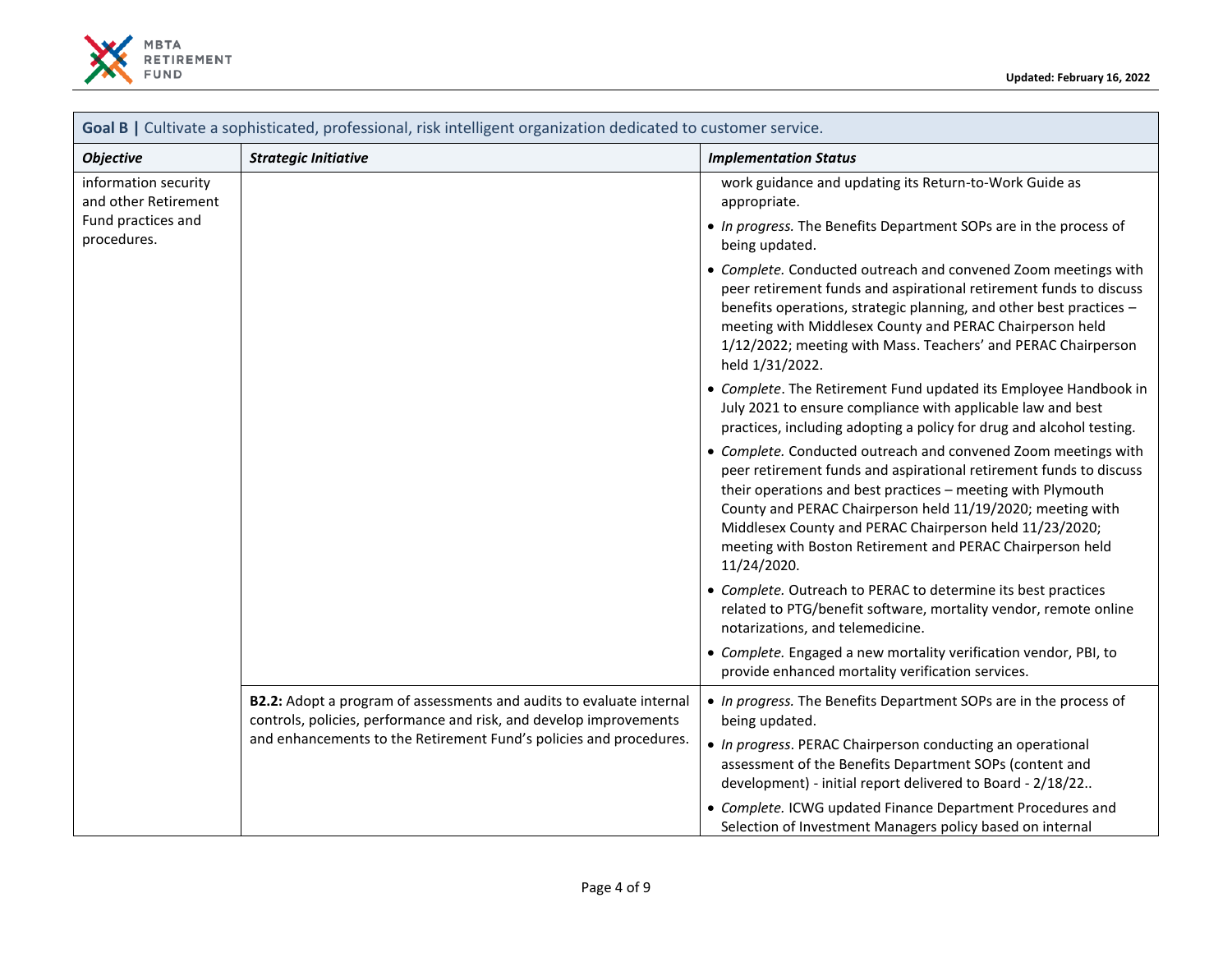

| Goal B   Cultivate a sophisticated, professional, risk intelligent organization dedicated to customer service.  |                                                                                                                                                          |                                                                                                                                                                                                                                                  |  |
|-----------------------------------------------------------------------------------------------------------------|----------------------------------------------------------------------------------------------------------------------------------------------------------|--------------------------------------------------------------------------------------------------------------------------------------------------------------------------------------------------------------------------------------------------|--|
| <b>Objective</b>                                                                                                | <b>Strategic Initiative</b>                                                                                                                              | <b>Implementation Status</b>                                                                                                                                                                                                                     |  |
|                                                                                                                 |                                                                                                                                                          | assessment to conform to updated IPS and best practices -<br>delivered to Board at October 2021 Board meeting.                                                                                                                                   |  |
|                                                                                                                 |                                                                                                                                                          | • Complete. PERAC Chairperson conducted an operational<br>assessment of Retirement Fund reorganized structure,<br>organizational chart, and job functions.                                                                                       |  |
|                                                                                                                 |                                                                                                                                                          | • Complete. Prepared WISP annual reviews in December 2020 and<br>December 2021.                                                                                                                                                                  |  |
|                                                                                                                 |                                                                                                                                                          | • Complete. ICWG updated IPS to account for new asset allocation<br>targets effective 7/1/2020.                                                                                                                                                  |  |
|                                                                                                                 | B2.3: Convene regular Information Governance meetings to improve<br>information security awareness and customer facing "FinTech"<br>processes.           | • Ongoing. Meetings with the Retirement Fund's managed service<br>provider and technology consultant, CMIT, to be held each quarter<br>beginning on April 13, 2021.                                                                              |  |
| <b>B3:</b> Strive to create a<br>process-based<br>organization that<br>optimizes performance<br>and efficiency. | B3.1: Convene "agenda-driven" monthly staff meetings to promote<br>internal synergy and organization while increasing accountability.                    | • Ongoing. Monthly staff meetings scheduled and held beginning<br>September 2019 and continuing each month.                                                                                                                                      |  |
|                                                                                                                 | B3.2: Develop and evaluate standard operating procedures (SOPs) to<br>improve efficient operations, productivity and uniformity.                         | • In progress. The Benefits Department SOPs are in the process of<br>being updated.<br>• In progress. The Retirement Fund has prepared an annual<br>operational event calendar setting out reoccurring Board and<br>operational tasks and dates. |  |
|                                                                                                                 | B3.3: Evaluate the organizational chart and job descriptions to assure<br>that roles match ever-evolving business responsibilities and service<br>needs. | • Complete. Feedback obtained on job descriptions and the<br>Retirement Fund organization structure from employees via<br>Organizational Chart Evaluation Survey.                                                                                |  |
|                                                                                                                 |                                                                                                                                                          | • Complete. The Retirement Board approved the Retirement Fund<br>staff reorganization plan that was developed, in part, by utilizing<br>feedback obtained from employees via the Organizational Chart<br>Evaluation Survey.                      |  |
|                                                                                                                 |                                                                                                                                                          | • Complete. The Retirement Fund obtained staff feedback related to<br>implementing its reorganized structure via the Reorganizational<br>Assessment Survey.                                                                                      |  |
|                                                                                                                 |                                                                                                                                                          | • Complete. The Retirement Fund management and Project 2020<br>team updated job descriptions in a manner consistent with industry<br>practices, the Retirement Fund's staff reorganization designed to                                           |  |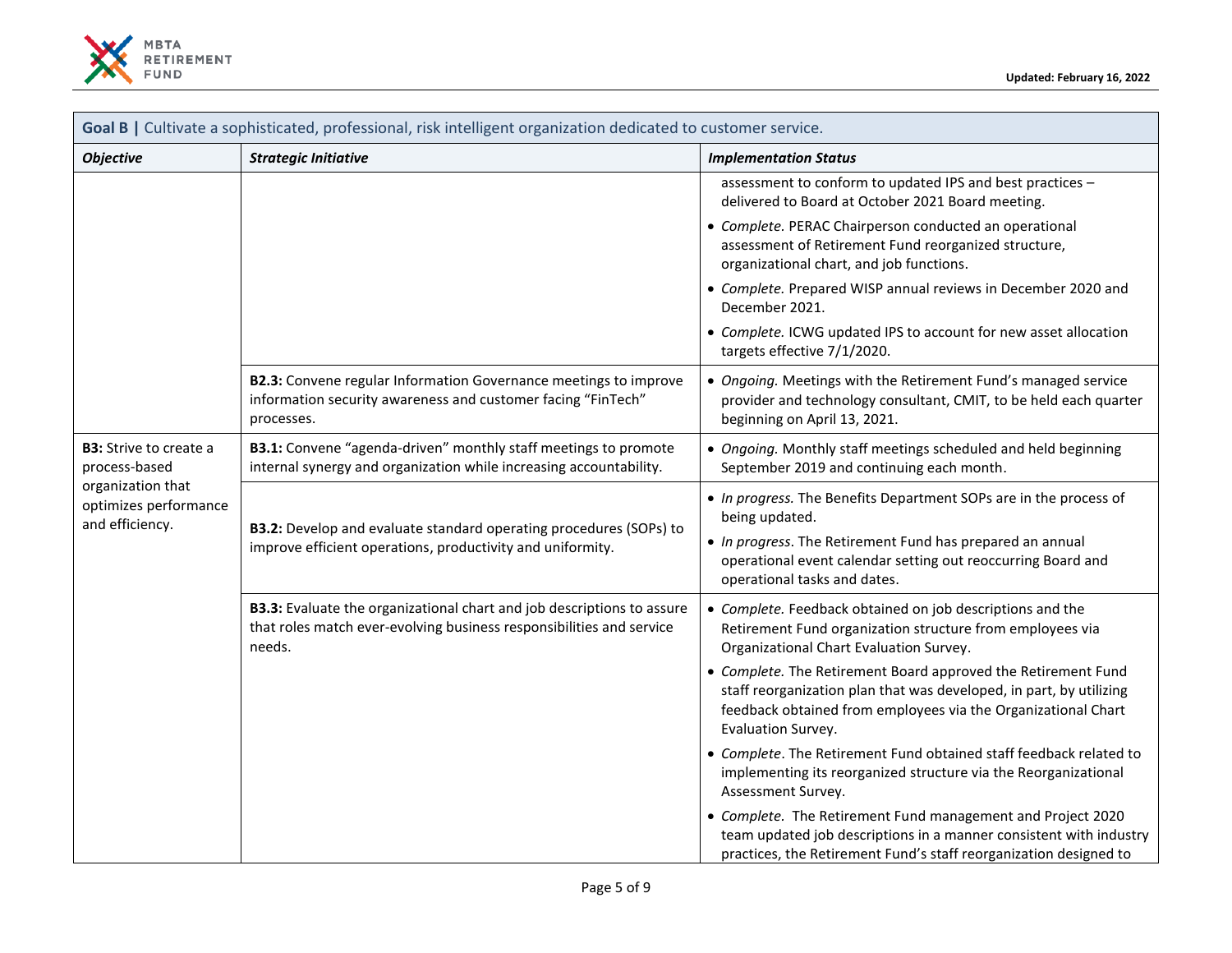

| Goal B   Cultivate a sophisticated, professional, risk intelligent organization dedicated to customer service. |                             |                                                                                                                                                                             |
|----------------------------------------------------------------------------------------------------------------|-----------------------------|-----------------------------------------------------------------------------------------------------------------------------------------------------------------------------|
| <b>Objective</b>                                                                                               | <b>Strategic Initiative</b> | <b>Implementation Status</b>                                                                                                                                                |
|                                                                                                                |                             | recognize organizational changes, changes in job functions and<br>technological enhancements as well as promoting cross-<br>departmental work for all employees.            |
|                                                                                                                |                             | • Complete. The Retirement Fund engaged PERAC Chairperson to<br>conduct an operational assessment of its reorganized structure,<br>organizational chart, and job functions. |
|                                                                                                                |                             | Ongoing. Chart and job descriptions reevaluated based on<br>employee departures and new hires.                                                                              |

| Goal C   Become a recognized leader in pension benefit administration.                                                                                                                                                   |                                                                                                                                                                                                          |                                                                                                                                                                                                                                                                                                                                                                 |
|--------------------------------------------------------------------------------------------------------------------------------------------------------------------------------------------------------------------------|----------------------------------------------------------------------------------------------------------------------------------------------------------------------------------------------------------|-----------------------------------------------------------------------------------------------------------------------------------------------------------------------------------------------------------------------------------------------------------------------------------------------------------------------------------------------------------------|
| <b>Objective</b>                                                                                                                                                                                                         | <b>Strategic Initiative</b>                                                                                                                                                                              | <b>Implementation Status</b>                                                                                                                                                                                                                                                                                                                                    |
| <b>C1:</b> Collaborate with<br>state regulators, public<br>pension systems and<br>other industry<br>stakeholders to identify<br>innovative "best<br>practices" and educate<br>stakeholders about the<br>Retirement Fund. | C1.1: Meet semi-annually with PERAC and PRIM leadership and staff<br>to discuss cutting-edge issues relevant to pension benefit<br>administration and investment.                                        | • Ongoing. The Retirement Fund has maintained ongoing contact<br>with PERAC remotely during the pandemic - Spring meeting 2022 in<br>planning - tbd.                                                                                                                                                                                                            |
|                                                                                                                                                                                                                          |                                                                                                                                                                                                          | • Complete. The Retirement Fund and PERAC meeting convened<br>(remotely) in March 2021.                                                                                                                                                                                                                                                                         |
|                                                                                                                                                                                                                          |                                                                                                                                                                                                          | • Complete. The Retirement Fund and PERAC meeting convened in<br>August 2020.                                                                                                                                                                                                                                                                                   |
|                                                                                                                                                                                                                          |                                                                                                                                                                                                          | • Complete. The Retirement Fund and PERAC meeting convened in<br>February 2020.                                                                                                                                                                                                                                                                                 |
|                                                                                                                                                                                                                          |                                                                                                                                                                                                          | • See Objective B2 for other PERAC "best practice" sharing.                                                                                                                                                                                                                                                                                                     |
|                                                                                                                                                                                                                          | C1.2: Attend industry meetings and join industry trade groups to<br>identify and adopt industry best practices to continuously improve<br>and adapt the Retirement Fund to an ever-changing environment. | . In progress. The Retirement Fund is determining the feasibility of<br>speaking at and/or attending upcoming industry events.                                                                                                                                                                                                                                  |
|                                                                                                                                                                                                                          |                                                                                                                                                                                                          | • Complete. Select staff members attended Government Finance<br>Officers Association (GFOA) Award Management System Training.                                                                                                                                                                                                                                   |
|                                                                                                                                                                                                                          |                                                                                                                                                                                                          | • Complete. Interim-Executive Director attended International<br>Foundation of Employee Benefit Plans (IFEBP) - 65th Annual<br>Employee Benefits Conference that covered the following topics: (i)<br>economic outlook; (ii) managing risks; (iii) environmental, social<br>and governance (ESG) – investment initiatives; and (iv) modern<br>asset allocation. |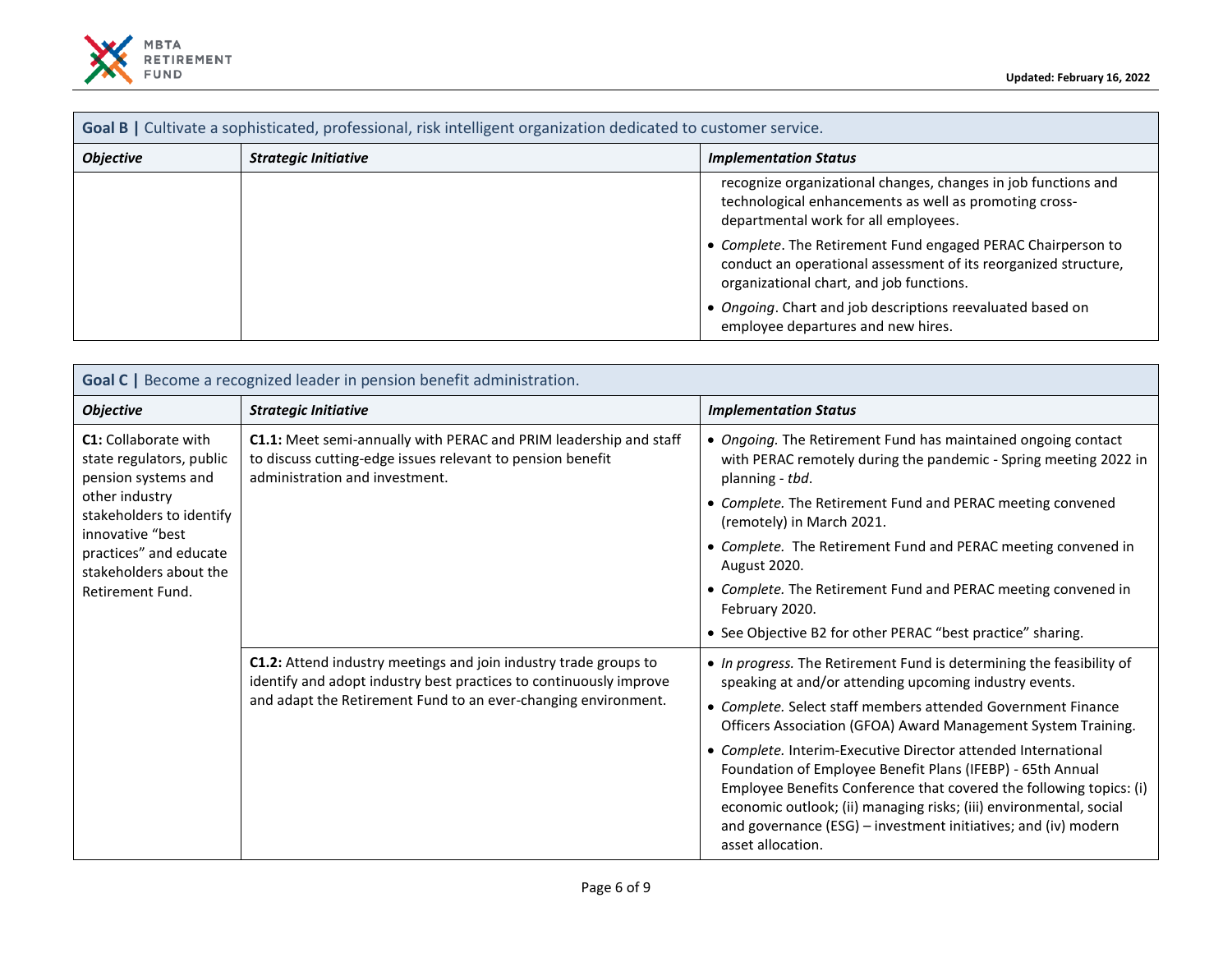

| Goal C   Become a recognized leader in pension benefit administration.                                                                             |                                                                                                                                                                                                                                                                                                                                                                              |                                                                                                                                                                                                                                                                                                                                                                                                                                                                                                                                                                                                      |  |
|----------------------------------------------------------------------------------------------------------------------------------------------------|------------------------------------------------------------------------------------------------------------------------------------------------------------------------------------------------------------------------------------------------------------------------------------------------------------------------------------------------------------------------------|------------------------------------------------------------------------------------------------------------------------------------------------------------------------------------------------------------------------------------------------------------------------------------------------------------------------------------------------------------------------------------------------------------------------------------------------------------------------------------------------------------------------------------------------------------------------------------------------------|--|
| <b>Objective</b>                                                                                                                                   | <b>Strategic Initiative</b>                                                                                                                                                                                                                                                                                                                                                  | <b>Implementation Status</b>                                                                                                                                                                                                                                                                                                                                                                                                                                                                                                                                                                         |  |
| <b>C2:</b> Achieve a level of<br><b>Retirement Board</b><br>ethics and fiduciary<br>accountability that<br>meets or exceeds<br>industry standards. | C2.1: Provide fiduciary training to educate the Retirement Board<br>Members regarding their duties of undivided loyalty, accountability<br>and prudent investment to the Retirement Fund and its members,<br>retirees, and their beneficiaries, both as a matter of law and pursuant<br>to the Retirement Fund's Fiduciary Standards and its Investment<br>Policy Statement. | • Complete. Board Member fiduciary training conducted on August<br>20, 2021 by PERAC Chairperson.<br>• Complete. Board Member fiduciary training conducted in January<br>2020.<br>• Complete. Board Member Handbooks updated and distributed to<br>Board Members - January 2022                                                                                                                                                                                                                                                                                                                      |  |
|                                                                                                                                                    | C2.2: Implement techniques to increase the effectiveness of<br>management's communication to the Retirement Board.                                                                                                                                                                                                                                                           | • In Progress. Prepared an annual Operational Calendar setting out<br>reoccurring items including an annual Board Meeting agenda for<br>recurring items.                                                                                                                                                                                                                                                                                                                                                                                                                                             |  |
| C3: Educate<br>stakeholders including<br>the public about the<br>Retirement Fund.                                                                  | C3.1: Increase awareness of the Retirement Fund's unique and<br>important historical role within the Commonwealth's transportation<br>and pension benefit systems.                                                                                                                                                                                                           | • In progress. The Retirement Fund is determining the feasibility of<br>speaking at upcoming industry events.<br>• Complete. The Retirement Fund updated its website to include<br>additional information in "About Us" section.<br>• Complete. The Retirement Fund has increased awareness about its<br>transparency and best practices through informational meetings<br>with comparable and aspirational retirement funds: Plymouth<br>County meeting held 11/19/2020; Middlesex County meeting held<br>11/23/2020; Boston retirement meeting held 11/24/2020; Mass.<br>Teachers' held in 2/2022. |  |
|                                                                                                                                                    | <b>C3.2:</b> Educate stakeholders about the Retirement Fund's<br>achievements and its limitations, including funding challenges<br>created through demographic forces such as disproportionate<br>increases in retirees through increased life expectancy and decreases<br>in active, contributing members.                                                                  | • Complete. The Retirement Fund announced its launch of the PTG<br>Member Self-Service Portal and the impact of COVID-19 on the<br>Retirement Fund's investments in the June 2020 Milestones<br>newsletter.<br>• Complete. The Retirement Fund published and distributed a 2021<br>Milestones newsletter.                                                                                                                                                                                                                                                                                            |  |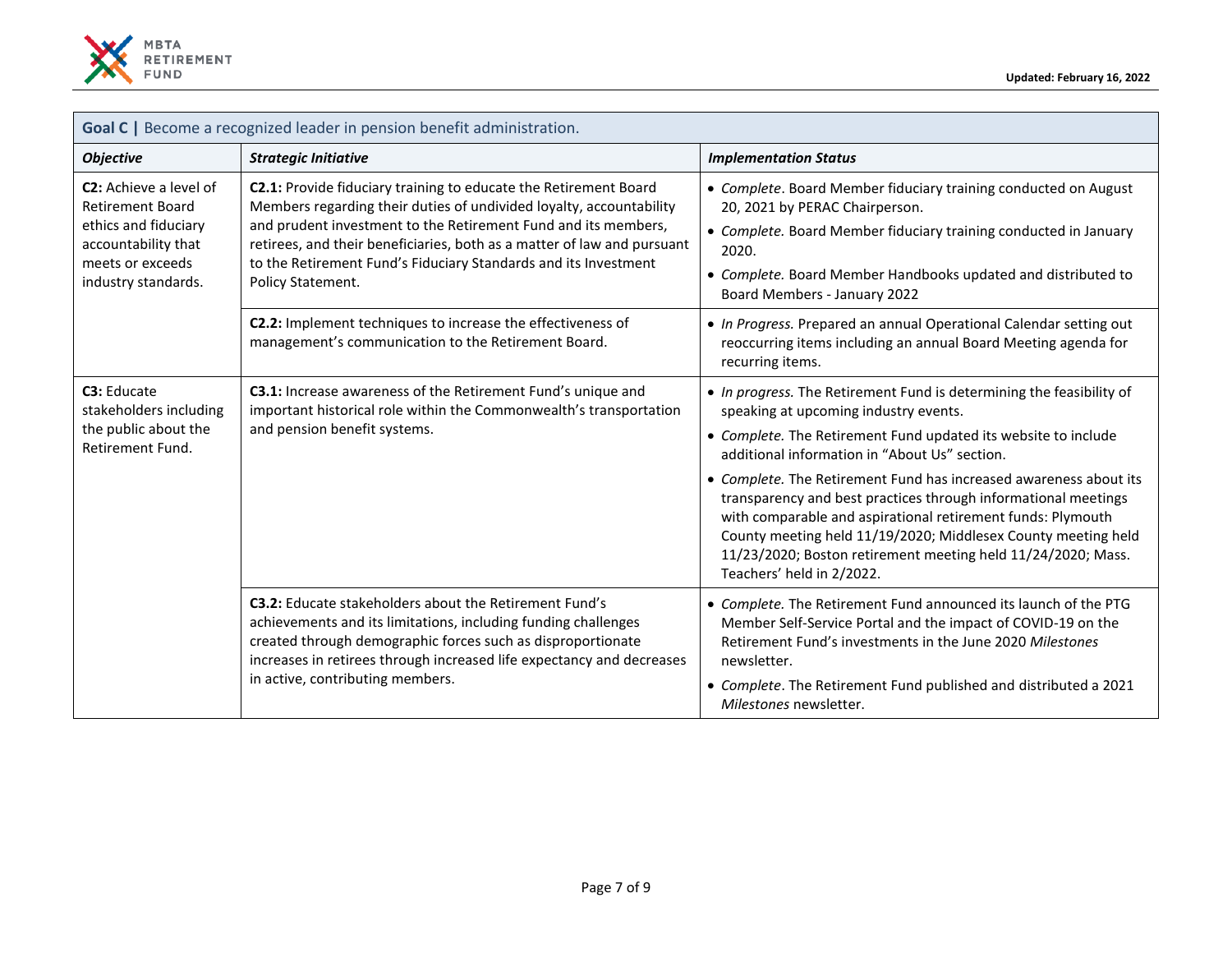

| Goal D   Sustain and preserve a financially sound pension fund.                      |                                                                                                                                                                                                                                                                                                               |                                                                                                                                                                                                                                                                                                                                                                                                                                                                                                                                                                                                                                                                                                                                                                            |  |
|--------------------------------------------------------------------------------------|---------------------------------------------------------------------------------------------------------------------------------------------------------------------------------------------------------------------------------------------------------------------------------------------------------------|----------------------------------------------------------------------------------------------------------------------------------------------------------------------------------------------------------------------------------------------------------------------------------------------------------------------------------------------------------------------------------------------------------------------------------------------------------------------------------------------------------------------------------------------------------------------------------------------------------------------------------------------------------------------------------------------------------------------------------------------------------------------------|--|
| <b>Objective</b>                                                                     | <b>Strategic Initiative</b>                                                                                                                                                                                                                                                                                   | <b>Implementation Status</b>                                                                                                                                                                                                                                                                                                                                                                                                                                                                                                                                                                                                                                                                                                                                               |  |
| D1: Improve the long-<br>term sustainability of<br>the Retirement Fund.              | D1.1: Strive to ensure the long-term sustainability of the Retirement<br>Fund by achieving the highest level of investment performance<br>compatible with risk tolerance and prudent investment practices<br>utilizing a highly capable and diversified external network of global<br>investment consultants. | • Complete. ICWG updated Finance Department Procedures (FDPs)<br>and Selection of Investment Manager policies. Careful consideration<br>was given to investment selection including, without limitation,<br>PRIM offerings.                                                                                                                                                                                                                                                                                                                                                                                                                                                                                                                                                |  |
|                                                                                      | D1.2: Adhere to the designated asset allocation developed through<br>actuarial studies while striving to meet or exceed the target rate of<br>return.                                                                                                                                                         | • Complete. IPS updated to account for new asset allocation targets<br>effective 7/1/2020.                                                                                                                                                                                                                                                                                                                                                                                                                                                                                                                                                                                                                                                                                 |  |
| <b>D2: Enhance financial</b><br>reporting,<br>accountability, and<br>transparency.   | D2.1: Maintain effective internal controls over financial reporting and<br>working with the auditor (KPMG) produce an Annual Comprehensive<br>Financial Report (ACFR) compliant with the Government Accounting<br>Standards Board (GASB) for the annual Independent Auditor's Report.                         | • Complete. State Street Bank's eCFM Platform - Adopted and<br>implemented State Street Bank's eCFM platform (Electronic Cash<br>Flow Module) - Rollout -2/1/2020. eCFM is a State Street application<br>that provides the Retirement Fund with the ability to electronically<br>provide State Street Bank with authorization for the transfer of<br>funds and foreign exchange transactions. eCFM provides a number<br>of security features through user entitlements, an option for dual<br>approval, industry standard encryption protocols and user<br>authentication requirements.<br>• Complete. KPMG completed 2020 audit of the Retirement Fund.<br>• In progress. Implement KPMG recommendations from 2020 audit<br>(e.g. escrow unclaimed member contributions). |  |
|                                                                                      | D2.2: Strive to receive the Government Finance Officers Association<br>(GFOA) Certificate of Achievement for Excellence in Financial<br>Reporting annually.                                                                                                                                                   | • Complete. 2020 ACFR submitted to GFOA for consideration of<br>Certificate of Achievement for Excellence in Financial Reporting.<br>• Complete. GFOA certificates received for fiscal years 2016, 2017,<br>2018, and 2019.                                                                                                                                                                                                                                                                                                                                                                                                                                                                                                                                                |  |
|                                                                                      | D2.3: Make ACFRs and monthly, quarterly, one-, three-, five-, and ten-<br>year investment returns publicly available via the Retirement Fund's<br>website.                                                                                                                                                    | • Ongoing. This information is continuously posted on the Retirement<br>Fund's website as it comes available.                                                                                                                                                                                                                                                                                                                                                                                                                                                                                                                                                                                                                                                              |  |
|                                                                                      | D2.4: Evaluate and, as needed, implement technology to improve<br>financial reporting abilities                                                                                                                                                                                                               | • Ongoing.                                                                                                                                                                                                                                                                                                                                                                                                                                                                                                                                                                                                                                                                                                                                                                 |  |
| <b>D3: Regularly convene</b><br><b>Investment Compliance</b><br><b>Working Group</b> | D3.1: ICWG to review and continuously improve Finance Department<br>policies and procedures including, without limitation, the Investment                                                                                                                                                                     | • Complete. ICWG meetings held (via telephone conference) on<br>3/5/2020 and 4/24/2020 to discuss required IPS revisions based on<br>new asset allocation targets approved by the Retirement Board in                                                                                                                                                                                                                                                                                                                                                                                                                                                                                                                                                                      |  |